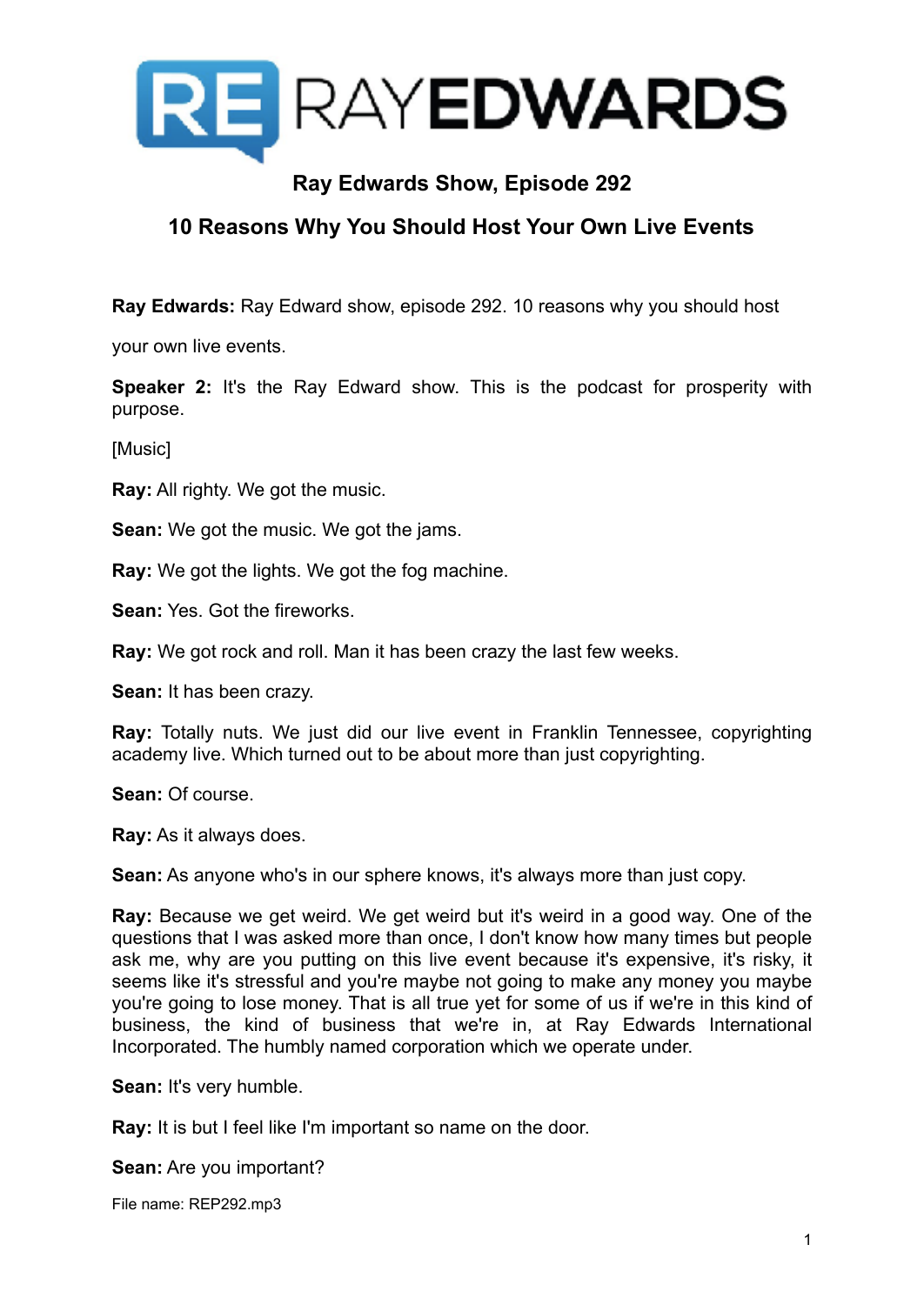

**Ray:** Yes. That's a totally different episode. Maybe next week but-

**Sean:** Is time a thing?

**Ray:** No. See that's the philosophy podcast. For those of us in this business of being a platform personality driven business, some would say the business of self aggrandizement. You've got to consider putting on live events. It's part of the business and even if you have already decided that hosting a live event or seminar or workshop is just too much complexity, too expensive, too risky, too stressful even if you've decided you have no interest in pursuing live events as part of your business model I urge you to reconsider that idea. Why?

Because if you pass this up you could be passing up one of the most rewarding enjoyable life-changing and profitable business activities available to you now.

That sounds like a reason to at least reconsider your position of saying, "I'm not going to live events". We're going to talk about that in today's episode and I'm going to give you 10 reasons why I think you should do your own live events.

**Speaker 2:** Putting you first things first and creating prosperity with purpose, this is spiritual foundations.

**Ray:** Keeping on theme there is power in the proximity created by people gathered together in agreement. Now we in the entrepreneurial and self-improvement human potential movement are very fond of quoting Mr. Napoleon Hill and talking about his mastermind alliance principle. Just as a sidebar, it's really interesting to me that in the book, *Thinking Grow Rich*, there are 17 principles which he names.

## **Sean:** 17?

**Ray:** Yes. I can get in front of an audience and ask them, how many of you have heard of *Thinking Grow Rich,* all the hands go up. I can ask, how many of you have read *Thinking Grow Rich,* 80% of the hands go up. How many of you know that the mastermind idea came from *Thinking Grow Rich,* maybe 50% of the hands go up. How many of you can name the 16 other principles that are listed in *Thinking Grow Rich,* none of the hands go up. It's just amusing. I mean, they read it and they didn't remember it or they think they read it because they've heard about it so much.

I don't know but here's what Napoleon Hill says in *Thinking Grow Rich* about the mastermind. He says, "The coordination of knowledge and effort between two or more people who work towards a definite purpose in a spirit of harmony. No two minds ever come together without thereby creating a third invisible intangible force which may be likened to a third mind. This is the mastermind." Well, that sounds kind of spooky.

Well, there's another book that a lot of people say they've read but if I ask them specific questions about this book they usually don't know what's in it either. It's called, *The Bible. I*n Matthew chapter 18, verse 20, Jesus is speaking and he says,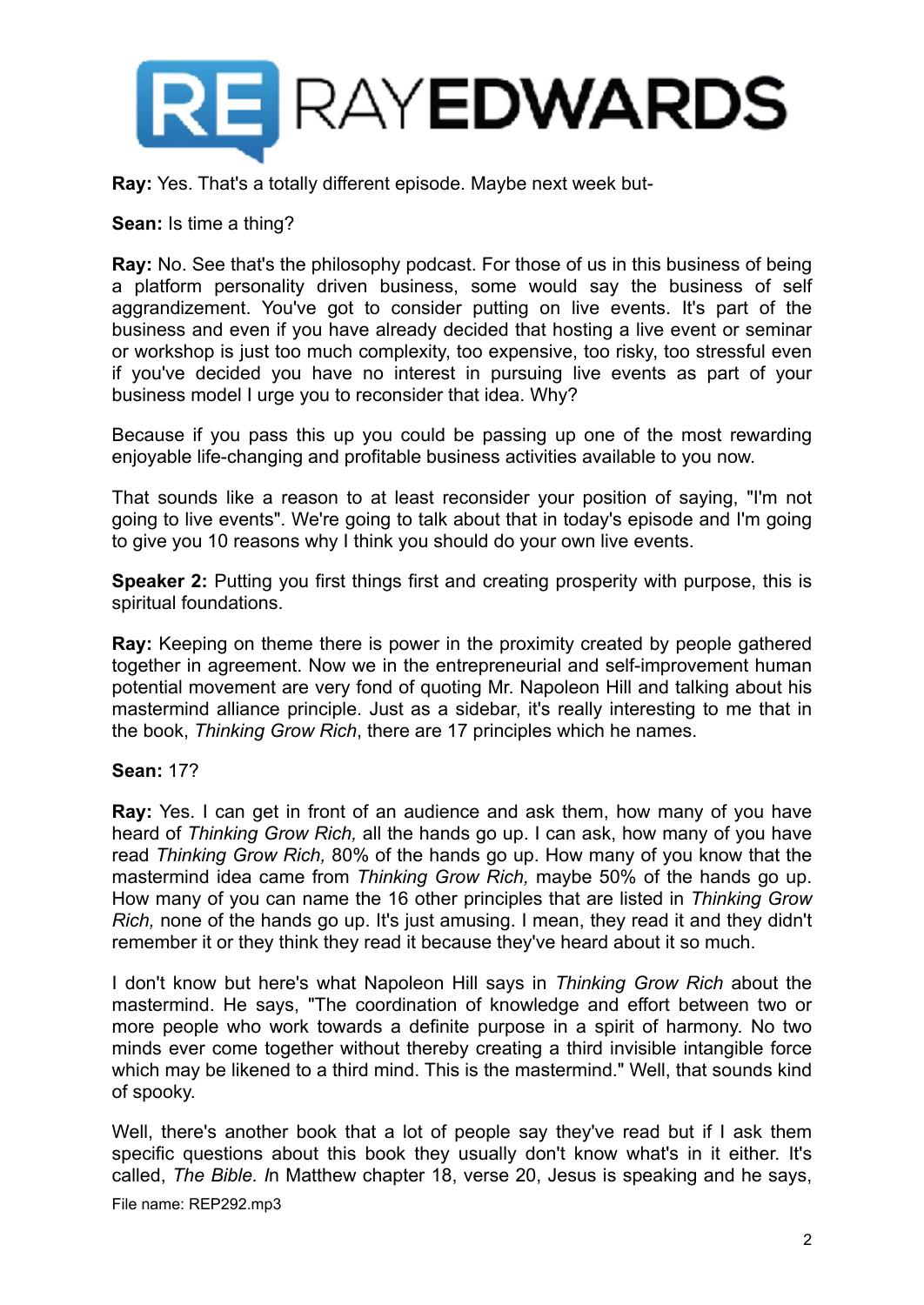

for where two or three are gathered together in my name I am there in the midst of them. Well, that sounds familiar. Then in the book of Hebrews chapter 10, verses 24 and 25, the author of Hebrews whoever that was says, and "let us consider one another in order to stir up love and good works, not forsaking the assembling of ourselves together as is the manner of some but exhorting one another and so much the more as you see the day approaching."

Now this verse has been used to guilt people into going to church for a couple thousand years. By saying that what the author of Hebrews is talking about is having a church service but I think that's not what he's talking about. I think what he's saying is when we come together in a spirit of mutual harmony for the purpose of stirring up good works within ourselves and exhorting one another that we will call forth from within us the best that we have. Because we're looking for the day approaching. What is the day?

Let's just think of it this way because I don't want to get into deep theological waters here and some of you are not into this stuff anyway. Just think of the day as the day of your destiny.

**Sean:** Hey there you go

**Ray:** The day you were destined for. The day when it all comes together. The day as Jim Rohn would say, that turned your life around. What's my point with this whole spiritual foundation segment today? It's to say there is throughout all cultures, throughout all faiths, throughout all major thought systems, a consistent belief that coming together physically with other people does something to stir up your own spirit, your own cognitive powers however you want to think about it, your own internal world to stir it up and raise your standards of performance.

Coming together with other people like at a live event brings out the best that's within you. That's why I believe the advice, don't forsake the assembling together of other people as is the manner of some. If you want to get the most out of yourself and reach the day of your destiny.

**Speaker 2:** Now simple hacks that make life cheaper, easier and faster. Ray's tip of the week.

**Ray:** Was that too much, was is like over the top?

**Sean:** No, it's good.

**Ray:** The one thing that I love about working with you is that I know that if I ask that question and you thought it was too much, you would say, yes I think you went a little too far. Even though I told you at the beginning we weren't going to edit this we're just going to keep rolling.

**Sean:** Yes, that's true.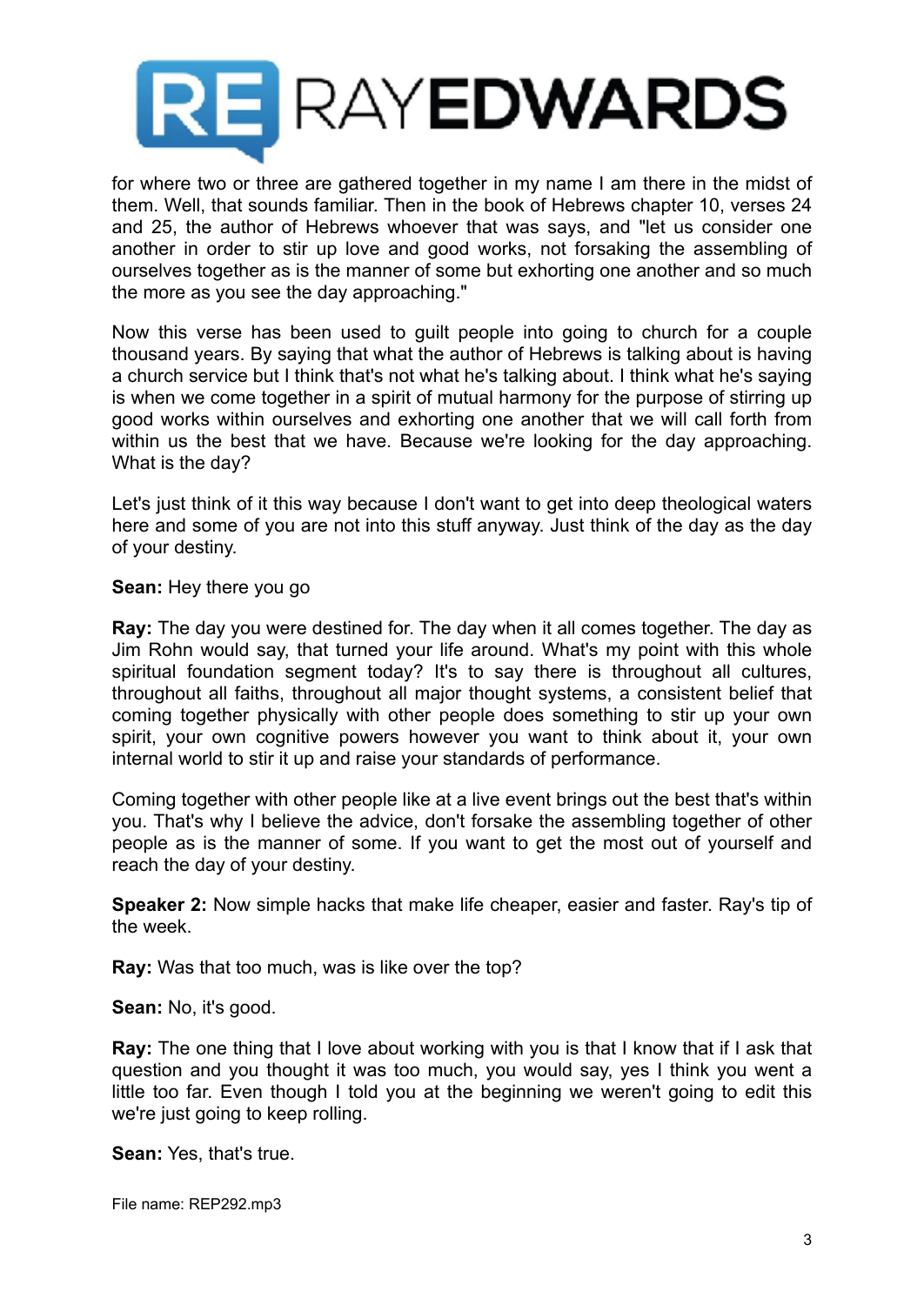

**Ray:** You would have just said it.

**Sean:** Yes, I would have.

**Ray:** I like that about you. I admire that about you. Of course that commitment to truthiness can sometimes get you into trouble. When you can't think of a diplomatic way to not-

**Sean:** Tell the truth.

**Ray:** Yes, exactly.

**Sean:** Most people are tempted to tell a little white lie and you've vowed not to do that.

**Ray:** There's no such thing as a little lie.

**Sean:** No.

**Ray:** Just think about that for a while. Okay, the tip of the week. That's where we were headed. Imagine that you could have me and Sean and our team mentoring you every month. Let's just pretend that we would start with an intensive training about how to get your online marketing system set up and running for whatever business you have. Whether it's an online business.

Whether it's a brick-and-mortar local business that you want to use the internet to market to your local audience, build your business whatever it is we're going to show you a way to set up a system that works for you and then let's further imagine as we play this game of let's pretend that each month we would do a live video training session on the interwebs.

**Sean:** Series of tubes.

**Ray:** Delivering the training right to you and you could ask questions and we could answer them live on-the-spot and then let's further imagine that every month I would sit down and write you a 12 page memo about what to do that month. About how to think about your business. About how to think about your life and then each month let's pretend that I delivered a proven marketing campaign you could copy and use in your business-- Can you imagine how much I would charge you to do something like that, all that stuff.

**Sean:** No.

**Ray:** It would be a lot-

**Sean:** [Chuckles]

**Ray Edwards:** -If I did it one on one. But we have been thinking through how do we do this on a scaled level to a lot of people, with a lot of people, for a lot of people, so File name: REP292.mp3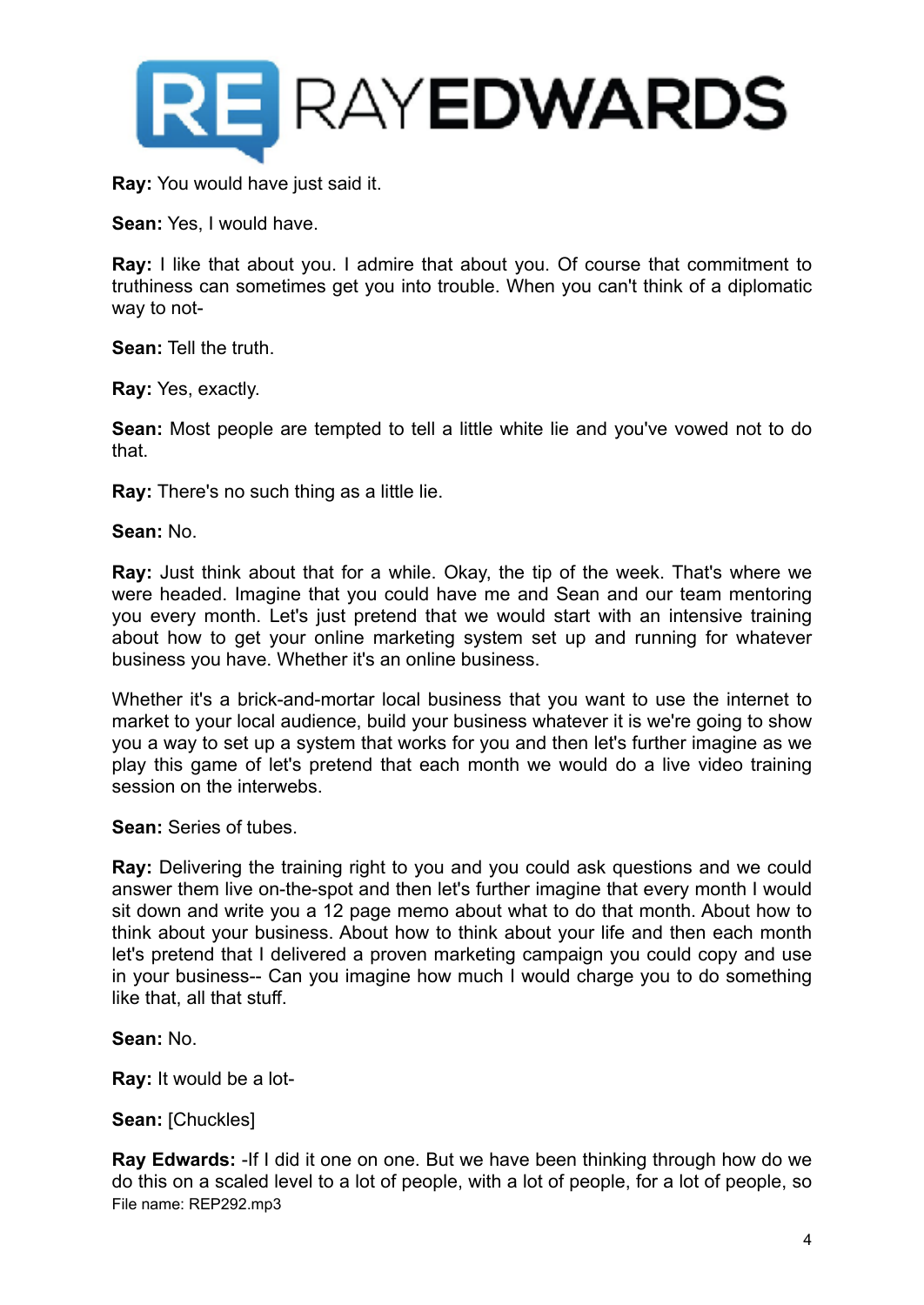

that each person can pay an affordable amount. Something that even the beginner can afford, yet would deliver this kind of mentoring, so you could get to the level where you could afford. If you want to interact with us in more deep level like in a small group, one on one that kind of thing.

You could build your business to a point you could do that. This affordable mentoring and training program will be available soon. If you want to know about it, when it's available go to rayedwards.com/reic and get on the VIP notification list. We will send you a relentless series of emails, telling you about this opportunity you have before you, again that's rayedwards.com/reic I'll leave it to you to try and figure out what that means.

**Speaker 3:** And now our feature presentation [music]

**Sean:** Wow, new music.

**Ray:** Yes. [music] I felt our old theme for this part of the show was lazy.

**Sean:** Yes.

**Ray:** This is more peppy.

**Sean:** More peppy. Yes it's definitely more uplifting.

**Ray:** Yes. This segment the core of the show, is 10 reasons why you should host your own live events. Despite what we talked about earlier, about how stressful it is, about how risky it is, about how much complexity there is, how many moving parts, how many things can go terribly wrong. Why on earth would you want to put on your live events and let me clarify this could be, we could be talking about a seminar like the one we just did where we had about 250 people there. Or we could be talking about one like our friend Jeff Walker does where he has 1,200 people, or we could be talking about smaller workshops where you have only six to 10 people.

It's not about the size, it's about the quality of the experience. Here are the 10 reasons why you should host your own live events no matter what size they are. Reason number one, the honored prophet phenomena. Now, I'm afraid I'm going to have to try another version of the bible for you, this is universally true whether you are a bible [babbling] believer or not. The honored prophet phenomena, in the gospel of Mark, the story is being written of Jesus and it says, "Then he, Jesus went out from there, where he was before, and came to his own country, and his disciples followed him, and when the Sabbath had come, he begun to teach in the synagogue," so he was putting on a seminar-

**Sean:** Right.

**Ray:** -In his home town. "Many hearing him were astonished saying, "Where did this man get these things, and what wisdom is this which is given to him, that such mighty works are performed by his hands. Is this not the carpenter, the son of Mary,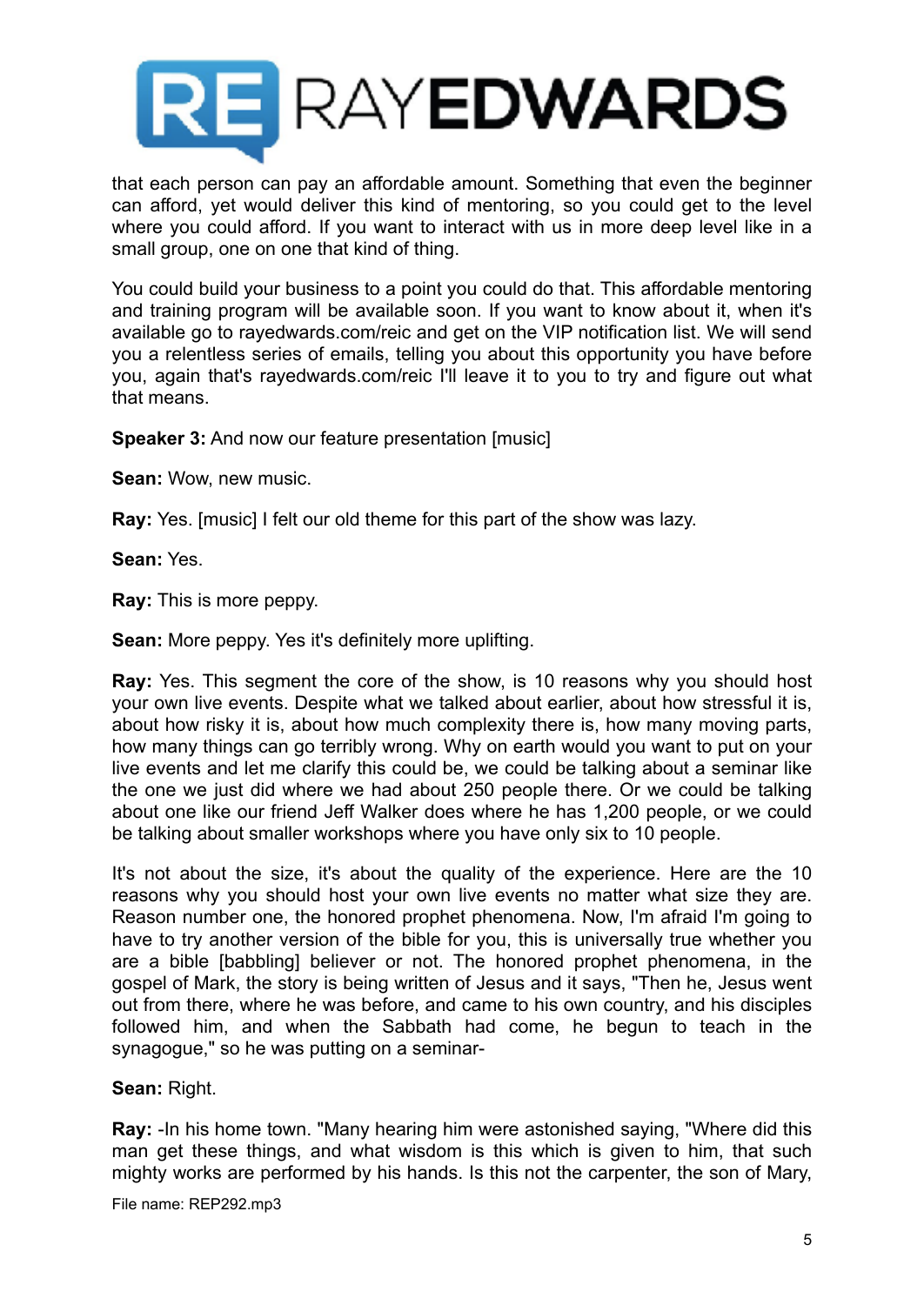

the brother of James, Joses, Judas and Simon, and are not his sisters here with us," they were offended at him." They were offended and it goes on to say, "Jesus said to them, a prophet is not without honor except in his own country, among his own relatives and in his own house." He goes on to say, "Now, he could do no mighty work there except that he laid his hands on a few sick people and healed them," which always makes me laugh-

**Sean:** Right.

**Ray:** -Because he couldn't do any miracles.

**Sean:** Yes, he could only just heal a few sick people.

**Ray:** Yes, obviously we're missing something-

**Sean:** Right.

**Ray:** -Because we think the miracle is healing somebody.

**Sean:** Right, if every church they just saw a few people healed every gathering that'd be pretty--

**Ray:** That would rock the planet.

**Sean:** That would be-- yes.

**Ray :** People would be lined up to get into church.

**Sean:** If we the low grade anointing of the Nazareth conference.

**Ray :** If we had the-

[chuckles]

-Exactly. If we had the same problem Jesus had.

**Sean:** You're right yes [laughs]

**Ray Edwards:** He marveled because of their unbelief. Then he went about the villages in a circuit teaching. He did decided to take his seminar on the road-

**Sean:** Right, and became an itinerant minister.

**Ray Edwards:** -Because people in his home town just wouldn't couldn't hear it from him.

**Sean:** Right.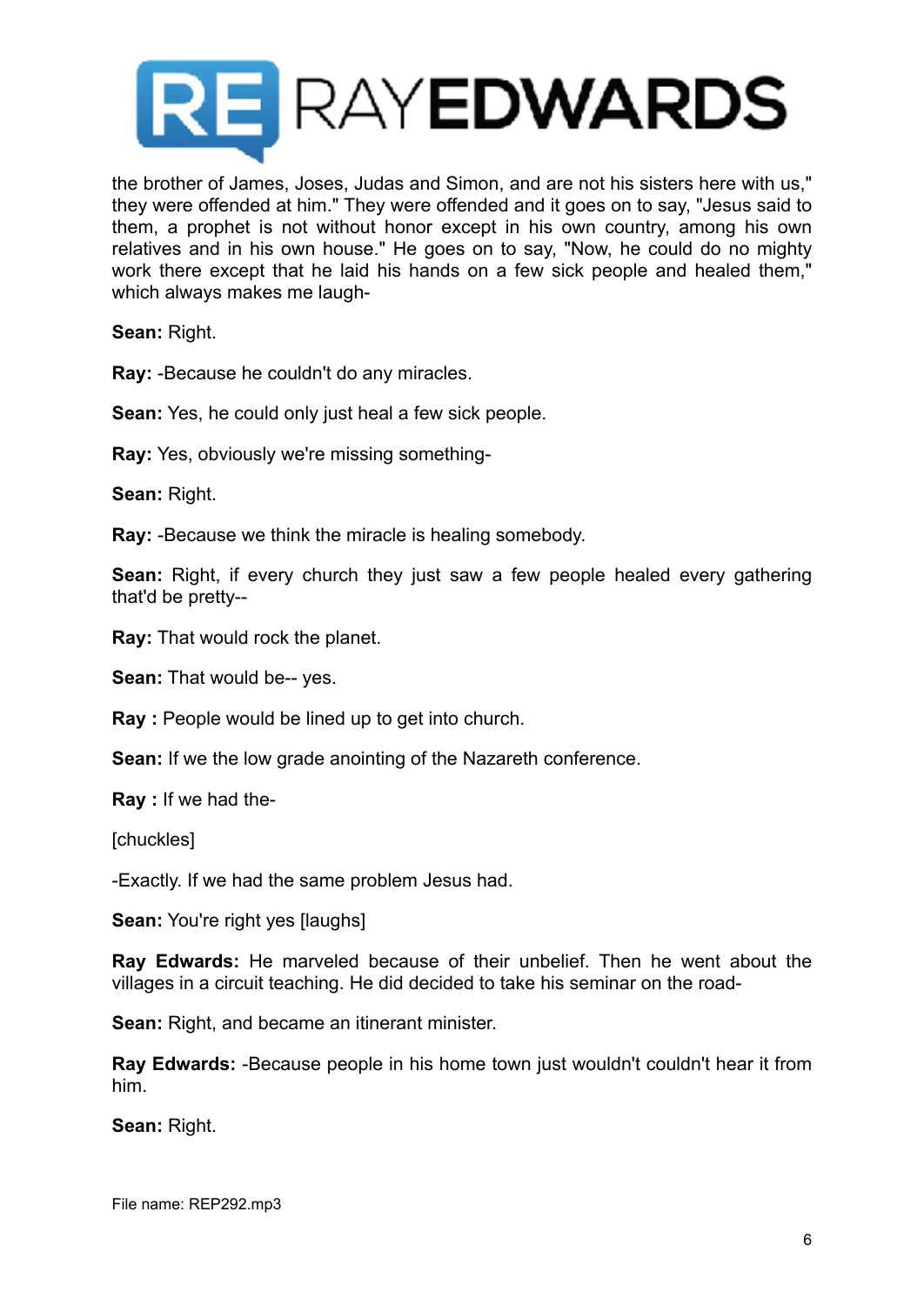

**Ray Edwards:** The honored prophet phenomena is simply, when you put on a live event, you put yourself in the position like Jesus did when he went on a circuit teaching to be accepted for the worth that you bring, for the value that you bring. A way of thinking about this in the business world is we used to say, in the radio business we talk about what makes a consultant so special.

How come we think they know so much and somebody once said, "Well, a consultant is simply a guy from our of town with a suit ans a briefcase, so everybody assumes he knows what he is talking about." This is reason number one that you should host your own live events, because you the honored prophet, instead of the tolerated tweet that you often are in your own home town.

Many people who know me, know I have a podcast, know I have a blog but they will often ask me, "What is it you do?" they don't listen to my podcast, they don't read my blog, they don't follow my work, so they have no idea what I do, those are just people that know me. I often want to say to them, "You realize there are people who wait every week to hear my podcast," [chuckles] I hope I don't sound like an egomaniac, I'm just saying this is the business that we're in.

The number two reason you should host your own live events, is it gives you credibility. If you are and Sean you've done so many of this with me now. You see the credit that people attribute to us, to me to you-

**Sean:** Yes.

**Ray Edwards:** -Just because we're on the platform.

**Sean:** Right yes absolutely.

**Ray Edwards:** I'm not suggesting that you pretend to be more than you are, but frankly I feel that's not most of our problems.

**Sean:** Right.

**Ray Edwards:** Most of us don't have the problem with pretending that we're more than we are. We have the problem of realizing how much we are, so this lends you credibility. Reason number three you should host your own live events, is because it creates community.

**Sean:** That is definitely true.

**Ray Edwards:** People crave community, we are in an age where we are more connected to the rest of the planet than we've ever been before. I believe more people are lonely-

**Sean:** Yes.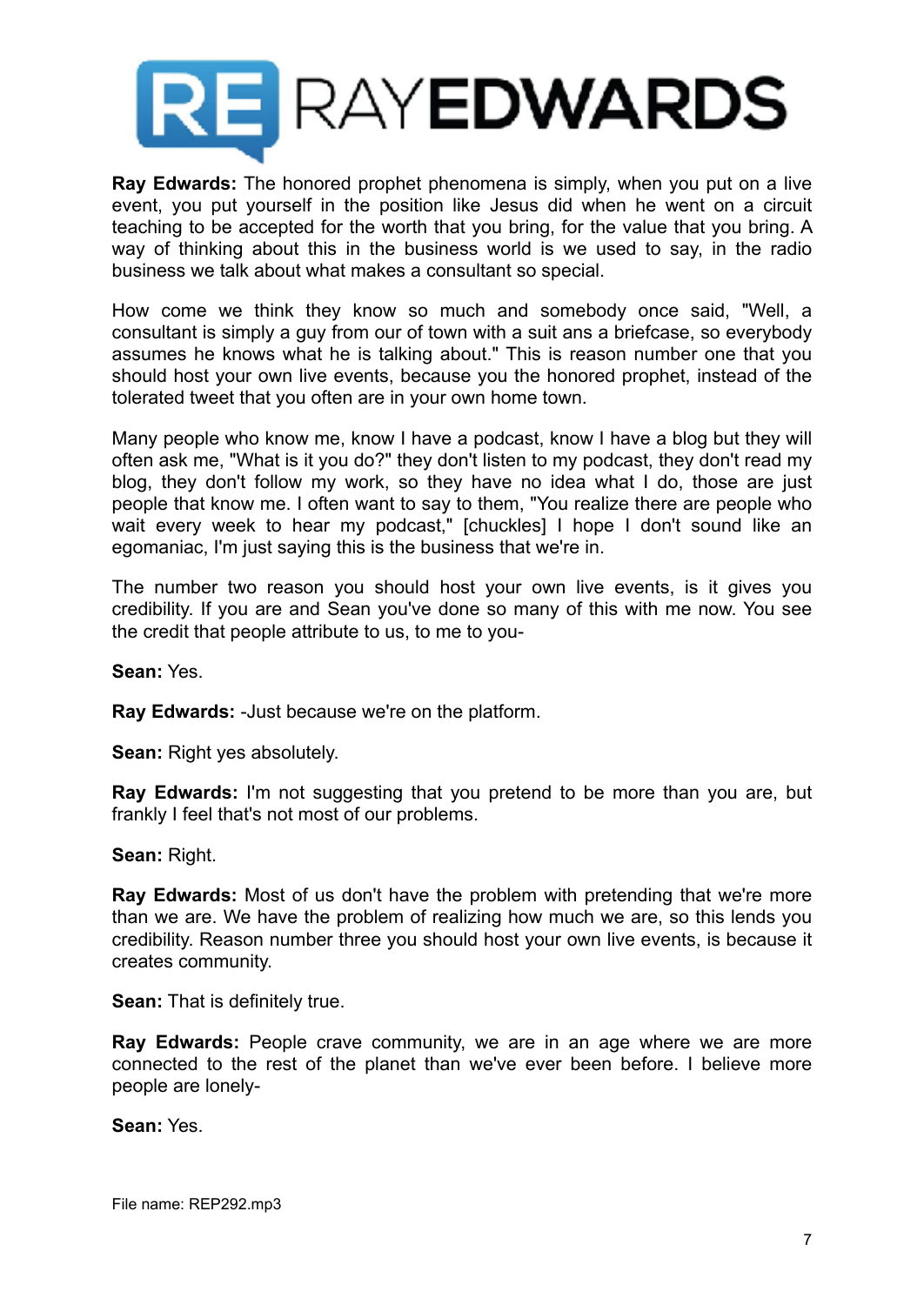

**Ray Edwards:** -Than ever before. Longing for human connection or somebody to talk to over dinner, for somebody to laugh with, for someone to share their heartache with, their problems, their challenges,their opportunities, their celebrations. The problem with being an entrepreneur, or an entrepreneurially oriented person is everybody in your life pretty much thinks you're weird.

You're like not from this planet. You're given to think in a way that they don't understand. You're given to take risks that they don't believe are necessary. You have the audacity to stand up and say, "I have an idea or service, and I'm not going to have a job, I'm going to go out into the world today, I'm going to tell somebody about my thing and they're going to pay me for it." As Dave Ramsey puts it, "Everyday you get up, you kill something, you drag it back to the cave, and feed the family," that's courage. The community brings you together with people who are like you.

As people wonder and they will talk about, "I don't why I just feel so good when I come to this event, I just feel so fired up," and I tell them, "Well, it's because you are with people who are like you, you're with your tribe," which leads us to the fourth reason to host your own live events, because it gives you the opportunity to create, to consciously intentionally create a culture. A culture is a set of I'm just going to call them guidelines, a set of agreements that's better.

A set of agreements that we all have about how we're going to behave when we're together in this place. I spent and you've seen me do this before Sean you unfortunately you weren't able to come to this last event.

**Sean:** Right yes.

**Ray Edwards:** But you've been to many events and you'll be to many more in the future, you know that when I start and event I have-- I take sometime right up front to set the culture and to talk about expectations. Like if you're going to be successful the kind of person who will succeed at this event is the kind of person who will show up early, will stay late, who'll turn off their phone, will not be buried in Facebook, who will not be holding side conversations during teaching time who will be open to playing the games that we're playing fully, like getting all the way into it. Even if you think it's crazy or stupid, you'll at least play while we're here together.

We set this culture, we talk about honoring one another. About how we want to applaud anybody who shares because people don't get enough applause in life. We have this culture that we build in about 45 minutes before the beginning of the event. This last time at this event in Franklin that we just did, Matt Champagne, our good friend and one of our students, has a system called the sideways survey. He does surveys for people at live events so that you can gauge how your event is going in real time. We did this, we did a pre-event survey, asking people what they expected and we did surveys everyday asking how they felt about what they had received, what they felt was missing, what they felt was good, what they felt was could have been better and we adjusted as we went along.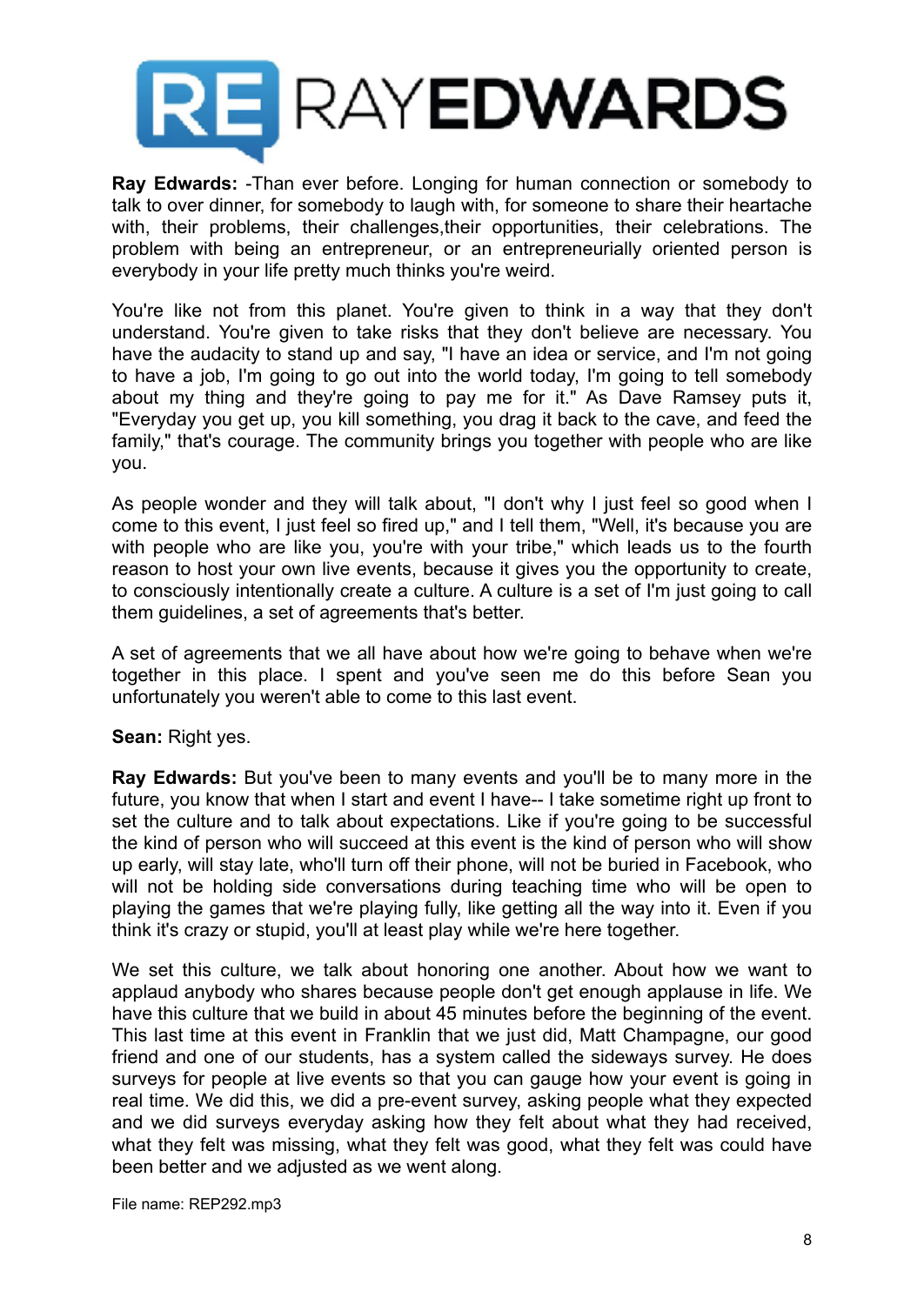

A few people said, I wish you hadn't taken all the time to set all the rules at the beginning of the of the event but overwhelmingly like five to one, we had other responses that said, I appreciated that you took the time to set up the culture so that we would know this was a safe place where we were okay to experiment and learn and be open and not worry about people betraying our confidence and so forth.

It's important you get to decide what the culture of the event is. Unless you don't think about this in which case there will be a culture you just won't be in control of it. There's a culture whether you want one or not.

Number five, the fifth reason you should host your own live events is networking. This is what everybody thinks about. Describe for me Sean what you think the typical person thinks of when they think of networking?

**Sean:** Amway.

[Hysterical Laughter]

**Ray:** What that looks like is --

**Sean:** People trying to use each other. [laughs]

**Ray:** Yes. We have a saying, we don't love money and use people, we use money to love people.

**Sean:** There you go. That's good.

**Ray :** I didn't make it up but now it's recorded for posterity. Networking is not about shoving your business card down people's throats or making deals, I'm here making deals man. What are you? A drug dealer? Making deals in the back of the room. No, no, no. Networking to me means this, how can I be of value to the people who are here other than stage time. Like how can I be aware of what people around me need and make the connection because I know everybody who's at the conference and I can say, well you should go me Gayle, Mercer-McKay because she would be great to come speak at your business thing in Redding California.

Like I did, I introduced Gail and Andy Mercer or I might say, you need a copier, you should you should meet Jack Ainley, who's was one of our coaches at the event. Networking is connecting people together because you know who they will not forget from the event, the person who connected them with the person they needed to meet. They will not forget you and networking is also getting to know the people who are at your event on a more personal level. Now, you know Sean I get fatigued at these events.

**Sean:** They are fatiguing.

**Ray:** And so I typically at the end of the day retreat so I can recharge my batteries but for whatever reason on the second day of this event I was super charged at the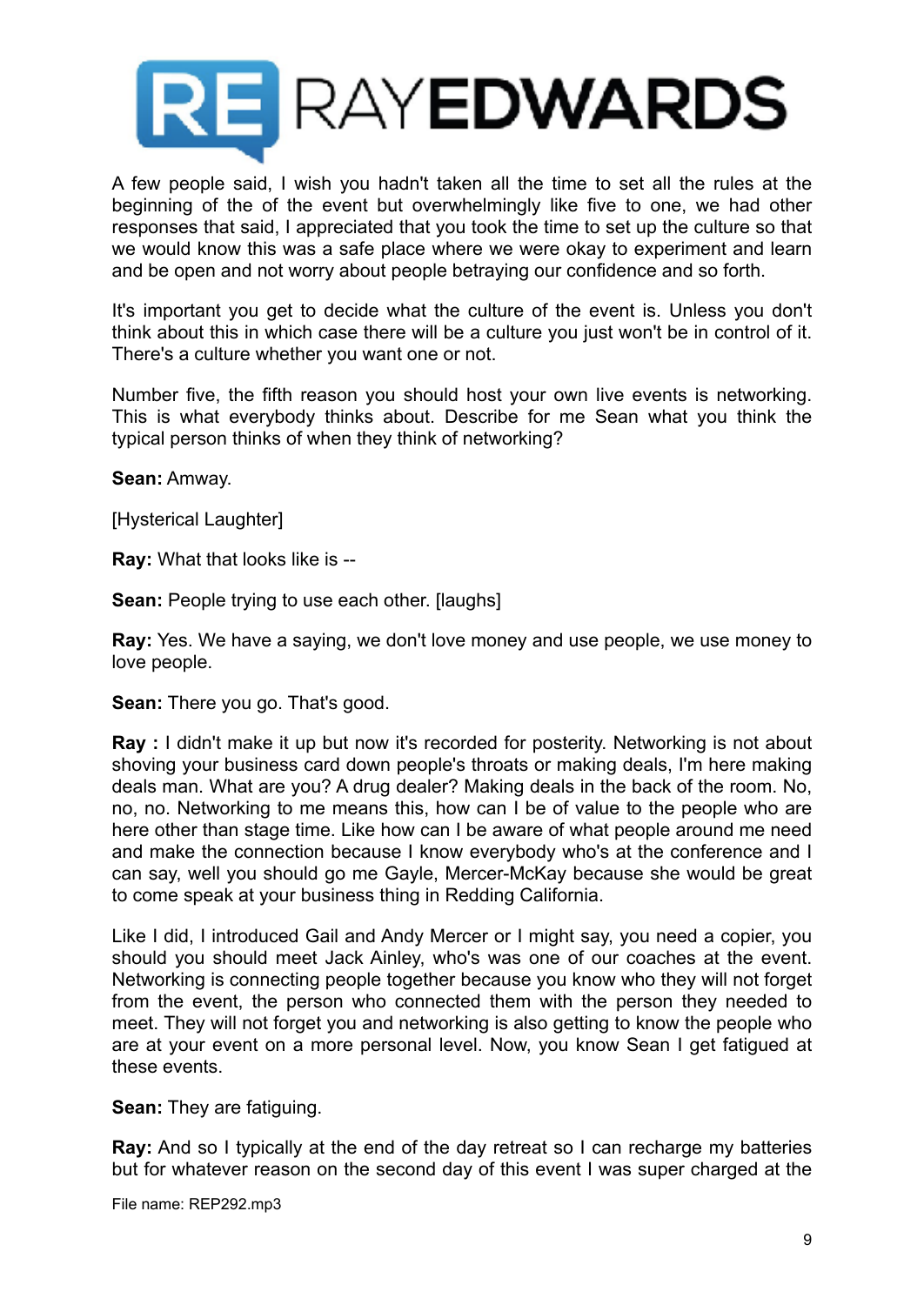

end of the day, I've been teaching all day. Ernie's Spenson, who's one of our Regency Mastermind Alliance members, spoke for an hour. People loved that, they loved Ernie. Everybody does love Ernie and he's a lawyer and he's funny. It's kind of an oddity. He gave a great talk so that gave me a little bit of rest time but basically I taught for eight hours that day solid.

Normally I would slip out the back through the green room and go to the hotel room and sleep but I just went down to the floor of the event center and just talked to people as long as anybody wanted to talk to me. I probably talked to 80% of the people who were there. To me that was networking because I was getting to know people who are in my network. That's what networking is to me.

Now that does not necessarily translate to direct dollars in my bank account but I believe eventually it will. That's not why I do it but that's a side effect of doing it.

Number six reason for hosting your own live events, it gives you authority. When you have the audacity, the gall to step up on the platform and start speaking and teaching you have authority. People look to you as the authority and to build a platform, to build a brand based, personality based business, you must establish your authority. This is the reason why we recommend you write a book. It's the reason why we recommend you have a podcast because there are signals that demonstrate a person's authority.

Some of the signals are being interviewed by media outlets. I've appeared in forbes.com entrepreneur.com a bunch of online publications and offline publications. Another signal is the authority of being on stage at your own event and the fact that you have your own event people understand that's a real signal of authority because you have to be successful enough to have pulled off the feat of getting a couple hundred people to show up to hear what you have to say. If you think that is easy you are mistaken. It is not easy but as Jim Rohn said, I don't need easy I just need worth it and this is worth it. It builds your authority.

Just out of this last event, this happens every time, just out of this last event I've had people approach me who are at the event and say, I was really impressed, I would like to talk to you about a business deal. That doesn't mean I say yes to all of them but there's a couple that are really intriguing and really interesting. That comes from the authority of putting on your own live event.

The number seven reason to host your own live event is the leverage that you get. Now when I talk about leverage I mean, this is the lever that you use to put pressure on certain elements of your world, to yield a bigger result than you could get if you tried to apply your direct strength to those elements. You think of our Archimedes who said if you give me a long enough lever and a fulcrum I can move the world. That's a powerful principal.

Putting on your own live event gives you leverage first of all on yourself because you are using a lever and a fulcrum, the pressure of the people who are expecting you to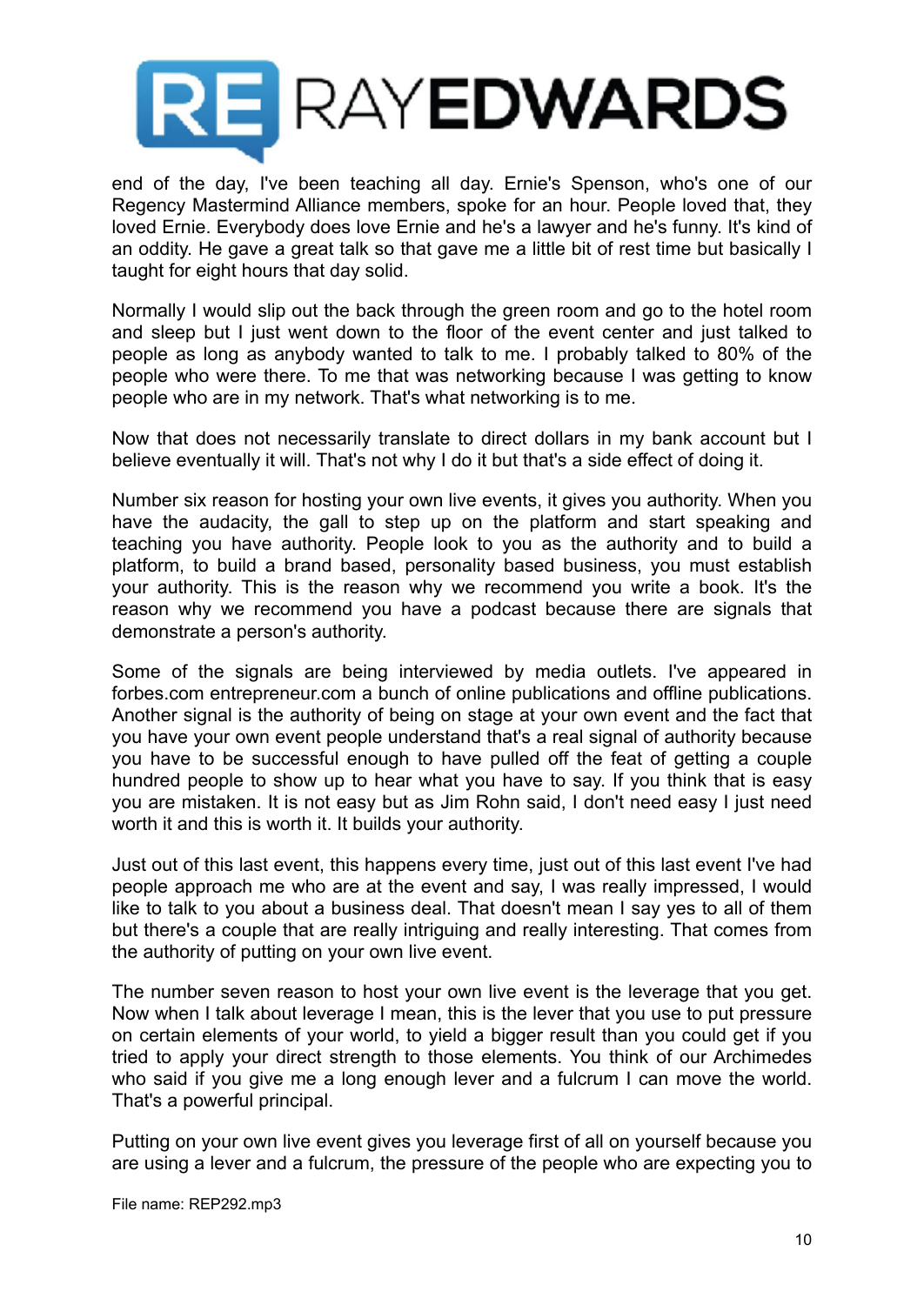

show up in a big way to be the best you've ever been in front of this group of people. To deliver for them. You get leverage on your team because they know they're in the hot seat, being expected to perform at a high level. You build in leverage for your tribe because if people show up for your event they've made a big investment regardless of what your ticket price is.

They've made a big investment to take time off works, take time away from family, to take time away from your business and to show up at this place, somewhere far away for most of them. I mean, we had people from Germany, we had people from Sweden, we had people from Singapore, they had leverage on themselves to say this has got to pay off for me that's this has got to have been worth it and you get to leverage your assets, your knowledge, your experience, your wisdom, your relationships because you have an event, you can leverage those relationships.

I don't mean that in a bad way, like it was good for Michael Hyatt to speak at our event last year because it brought him closer to a new segment of audience and gained him more exposure. That was good leverage for people that I'm associated with. It was good leverage for Mike Kim to speak at our event, for Ernie Spenson to speak at our event, for Cliff Ravenscraft to give a short talk. For Gayle Mercer-McKay to do so. Leverage. Number 8, the eighth reason you should host your own live events it can become a product. Now this is not true if you're hosting a sellathon. We've been to sellathon. I think the first time that you went to me which was a sellathon.

## **Sean:** Yes.

**Ray:** Let's don't name the event.

**Sean:** No. We will not name the name the event.

**Ray:** We will not name the event but describe what you saw. You kind of knew what I did and you went to this event with me, this big event that somebody else is putting on and what was your impression after a short while?

**Sean:** I don't remember the exact words I used but it was I felt gross and achy and it felt like Amway again.

**Ray:** Every person had something they were selling.

**Sean:** Yes.

**Ray:** There was like no content.

**Sean:** No.

**Ray:** It was one sales pitch after another.

**Sean:** It was one pitch after another.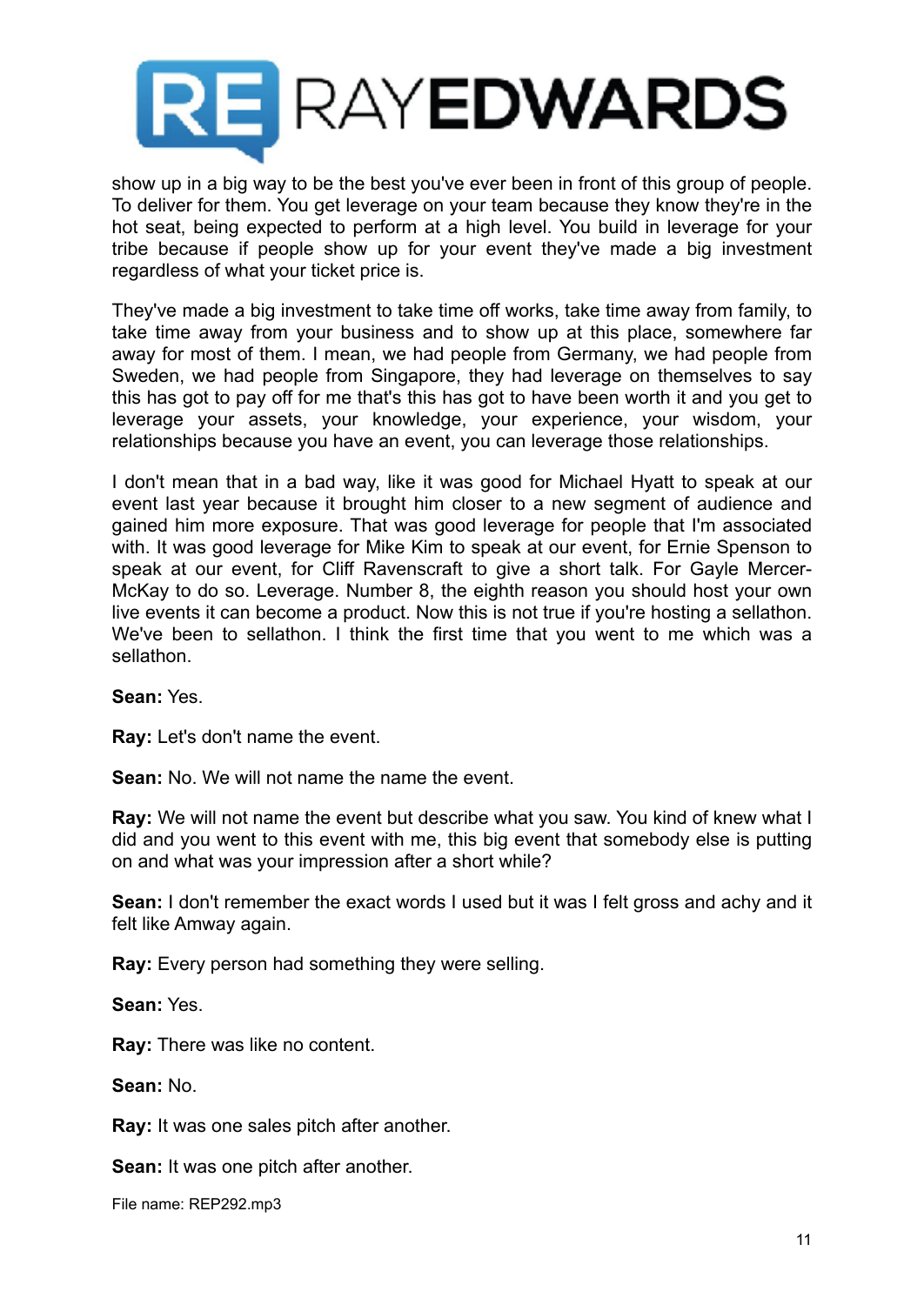

**Ray:** Somebody in the audience had paid hundreds of dollars for ticket. They had paid probably over a thousand dollars for their hotel room, they paid maybe a thousand dollars or more for their airline ticket. They spent probably anywhere from two to \$4,000 to be there so they could be pitched relentlessly for three days.

**Sean:** Right. Most people were eating it up which I also found uncomfortable.

**Ray:** Yes. It feels like taking advantage of people's weakness and gullibility. When I say that it can become a product the first thing you have to do for that to be true is you have to actually deliver content. You have to actually give people something that's worth showing up for worth paying for and if you can do that then you can record the event and potentially use it as a product.

Now you may not ever sell the video or audio recordings but you could have them transcribe and they could become the material for a book or for e-books or for an outline for a product that you shoot on video or audio later. There's so many ways this could become a product. It could become a bunch of different products if each talk is self-contained.

There's the opportunity to turn this into a product.

The ninth reason you should put on your own events is clarity. Now let's start with how this gives you clarity. You have to clarify if you're going to have a successful event, you have to clarify why am I putting this event on? You have to be clear about what's the desired outcome that I have for doing this. Now, a lot of people put on live events and they don't go through this step.

They just think well I'm in this business I need to put on a live event because it's what everybody does. Then they have an event and it flops and they wonder why. It was because you didn't even know why you were doing it to start with. You've got to get clarity on your purpose. You've got to get clarity of the ideas in the content that you're going to share. You've got to get clarity about your audience, the tribe members who will show up for the event.

You have to get clarity about what they want, what they expect it. You have to be clear about what it can take for you to deliver. This also brings more clarity for your team because they have to know all these things that you've decided. Now, you could just not tell them that would be a bad idea. It's a good idea to let your team know why you're doing stuff. First you got to let your team know what you're doing then it's a good idea to tell them why.

I know this through academic study only not through experience. Wait that's a lie. I know it totally through experience. I think it was not a lie because I was being sarcastic. If I'm speaking sarcasm does it make it not a lie.

**Sean:** Yes sure. Let's go with it.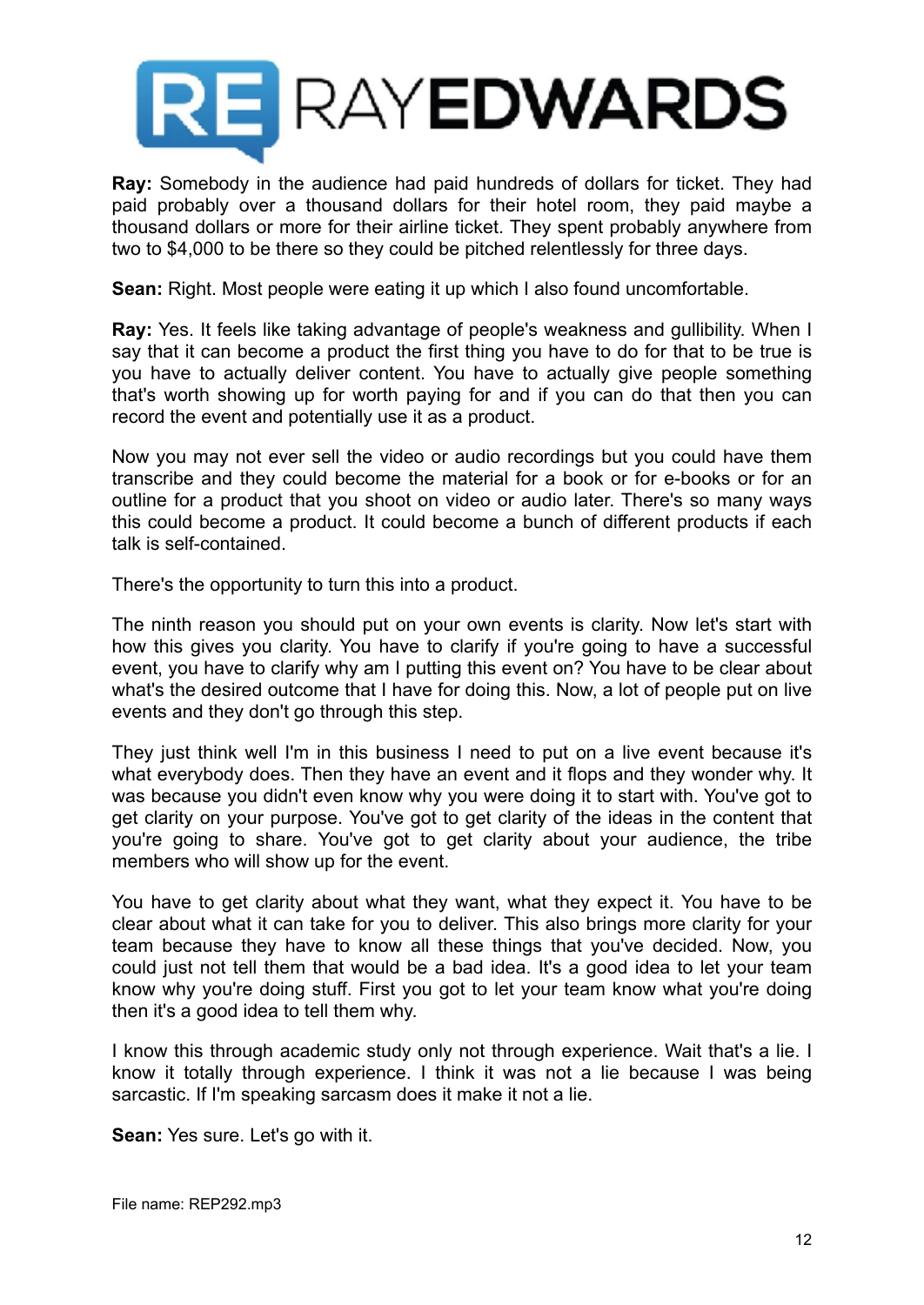

**Ray:** I told the truth right after. Okay. Hosting a live event brings clarity for your tribe and you can call them what you want. Your audience, your customers, your prospects however you want to. I like the word tribe because I think it sounds friendly and more respectful. This is my tribe. I'm part of the tribe. You're actually the leader of the tribe whatever tribe you're leading.

It brings clarity for them because they've got to examine why am I following this person, what do they bring of value in my life, is it worth me taking time and expense and trouble to go to this event and do I feel like it's something I want to do and what do I want to get out of the event once I get there. Now a lot of that thought process will only take place if you help them think through that.

This is why we did the training to get on how to get the most out of live events because otherwise some people will show up just because they are looking for a connection. They don't even know why they're there but what is really happening is they are looking for connection. They are somebody who once said that people are walking around with their umbilical cord in their hand looking for someplace to plug it in.

Now you can either realize that and be careful and respectful of that or you can abuse it. That has to be up to you. If you're doing this right I think you're helping your tribe clarify why they would show up and you're telling them why they should not show up like this is not going to be for you if you expect the magic fairy dust sprinkle on your computer so that money will shoot out of your disk drive if you have a disk drive.

So clarity. Then the tenth reason you should host your own live events is for the money. If you're doing it right you should make money. You should make money on the ticket sales. We actually were in profit just from the ticket sales. Then we had sponsors and then we did do some selling from the platform and we made money through that venue. Notice though that this is the last reason.

It doesn't mean it's not unimportant but if you put this as the first reason it will skew your behavior in a direction that probably will not be in the best interest of your clients, your tribe. It will be mostly in your best interest you think but really long term it will not be in your best interest. We put it last and there's one thing that I wish I'd put on this list and I didn't. This is a bonus.

Two things. Branding and research. Let me explain what I mean by this. We're not huge fans of branding like people think of it for the big fortune 500 companies because that is where you end up with these abstract, avant guard commercials that on television that don't really mean anything. They just create an impression and you're supposed to associate the impression with the company.

We think of branding as the natural result of your behavior in the marketplace. That's your brand. If people think of you in a certain way I think if you're the sleazy snake oil of the salesman who puts on sellathons and preys on vulnerable people that's your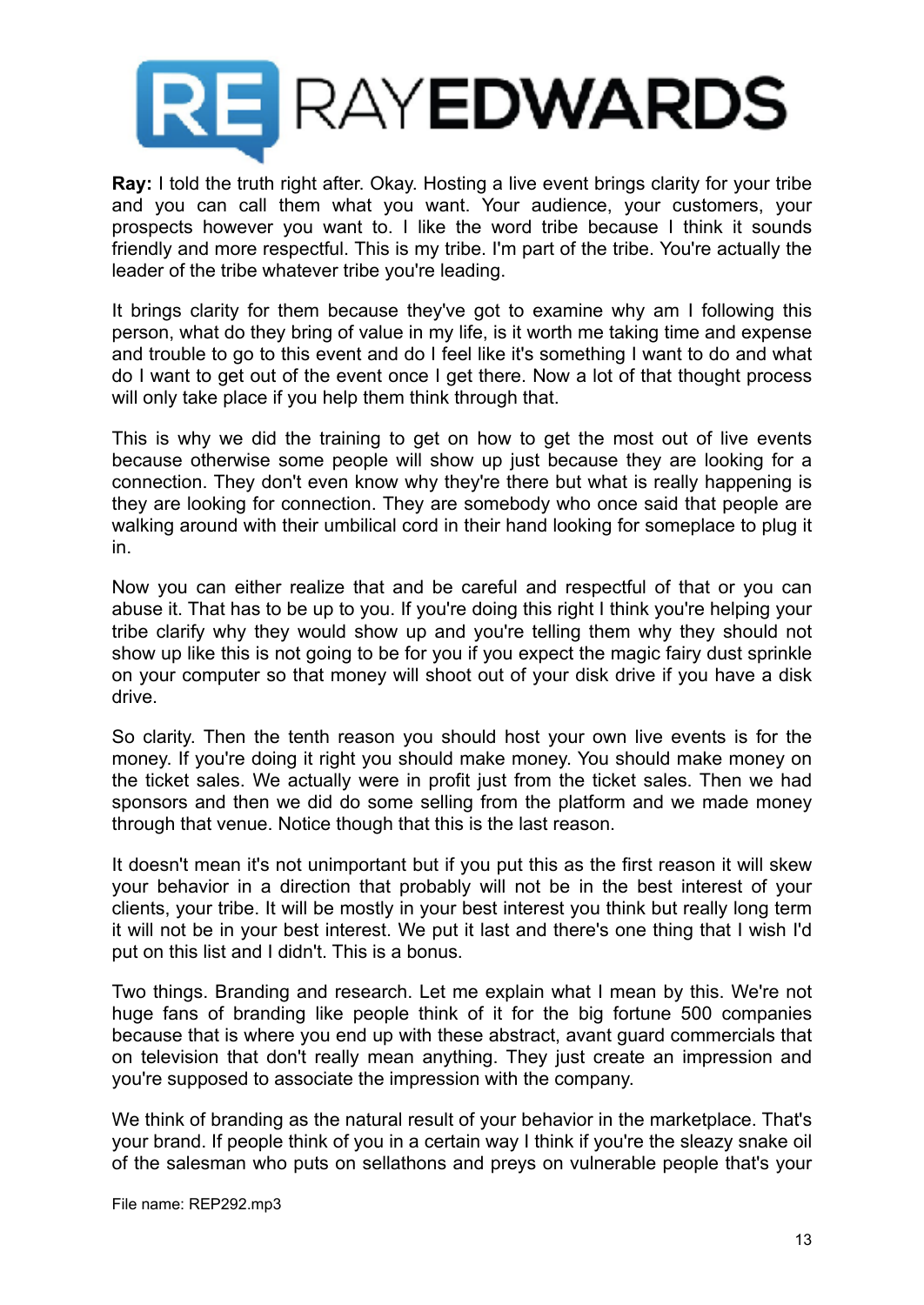

brand. If you are known as the person with heart who cares about his tribe and does everything she can do to serve her tribe then that's your brand.

When we put on the event we're thinking about what do we want our representation of our brand to be like. We want it to be in this case we look at this event that we want it to be high quality. We want to be a cool space, we want to have excellent printed materials. We want to have great stage set. We put a lot of thought into this stuff this year. Not that we've done a bad job before but we just thought we could crank this up about 10 times.

You're creating a brand experience for the people who show up and the people who show up are some of your very best customers. Why? Because it's hard as crap to get people to show up. We just think we put on a seminar people are going to come. No. Here's the newsflash. Nobody wants to come to another seminar. Nobody wants to leave home, eat crappy airline food, eat crappy hotel food, sleep in skivvies sheets you're not sure if they really got clean.

Sleep in a stinky hotel room where the air conditioning doesn't work right or it's so noisy you have to put in earplugs and then sit in a room in an uncomfortable chair for eight hours under weird fluorescent lighting. Nobody wakes up in the morning says, "I want to do that." The people who do show up are your best customers. They love you the most because they came.

The other bonus reason for putting on your live events is it's a laboratory. If you pay attention you're performing a big experiment. If you're paying attention you get to learn all kinds of things about the people who love you the most. You get to learn what parts of your seminar event they like, what parts they don't. Even if you don't have Doc. Champagne doing the surveying for you, you-- can use your eyeballs and look out in the audience. Sean you speak quite a bit. When you are speaking to an audience and you start seeing people crossing their arms and fidgeting in their seat looking at their phones or getting that glazed look on their face, do you take any actions?

**Sean:** Yes. You take note that what you're doing is not connecting.

**Ray:** Maybe you adjust?

**Sean** Yes.

**Ray:** If you're paying attention. And then if people are leaning in and they're taking notes and they're saying, "Wait, I got to write that down.", then you know they're really engaged.

**Sean:** Right.

**Ray:** We notice these things, we take notes, we write this stuff down, we just did an after-action review meeting with our team. About what works, what failed, what we do better, what we want to keep, what we want to get rid of for next time. This is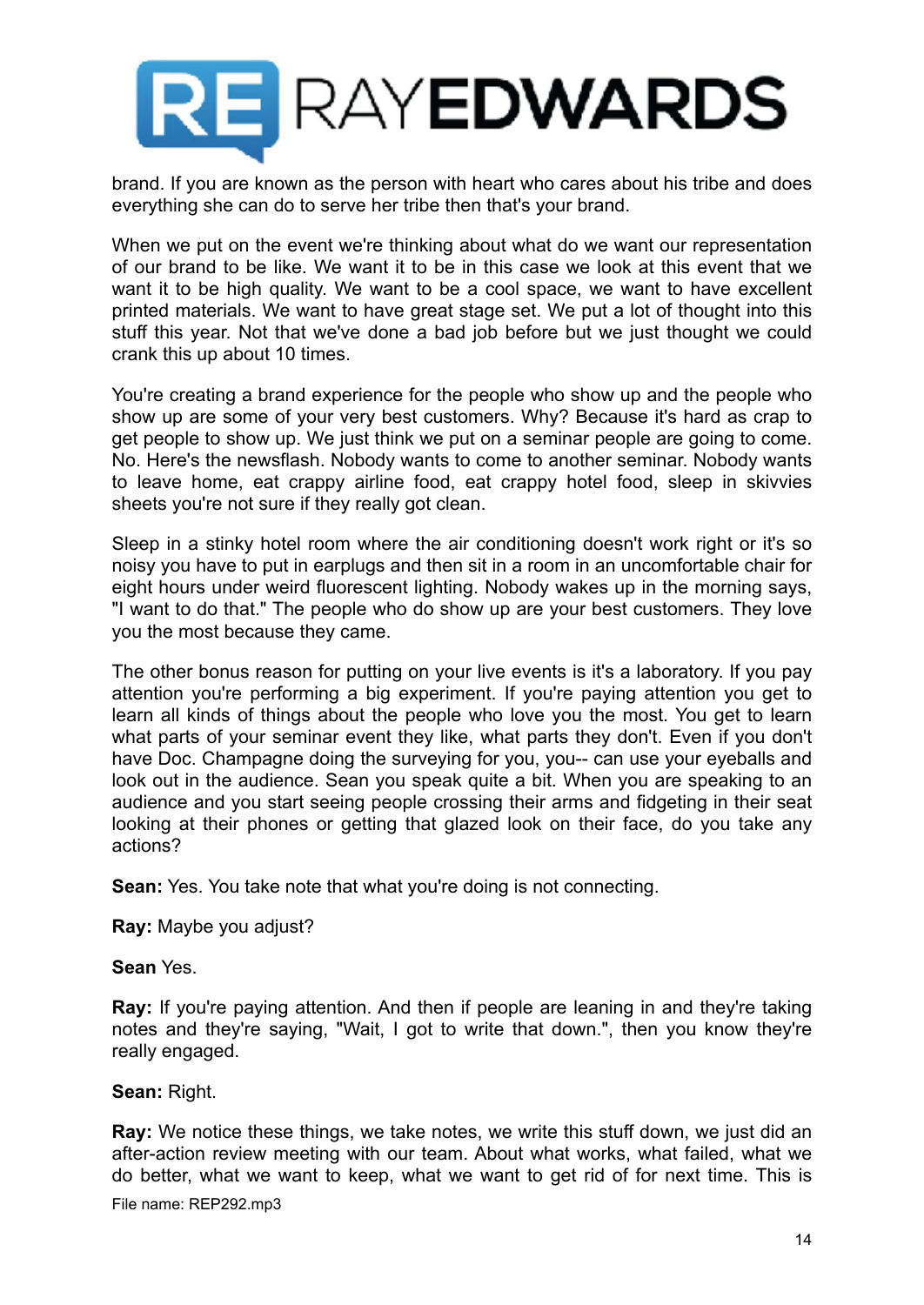

valuable research that even surveys as good as they are, they don't give you this. Because this is based on behavior. This is not what people say they will do it's what they do. That's two more bonus reasons for you to put on your own live events. There are more reasons but those are ten good reasons for you to consider putting on your own live events. Shawn, do you want to run us through the list real quick?

**Sean** Absolutely. Number one is experience the honored prophet phenomenon. Number two is built credibility. Number three, built community. Number four, you get to establish culture. Number five, networking and relationship building. Number six, you establish authority. Number seven is establishes leverage in many different areas. You get to create a product out of it as long as it's not a pitch fest. You gain clarity and you do if you do right you do make money.

**Ray:** Which is good.

**Sean:** Which is good

[background music]

**Ray:** Money is good. All right. If you found the show helpful, please subscribe to the show in the Apple podcast directory and give us a rating and review on iTunes. Make sure to put your real name and website in the text view itself and we will mention you in the show.

**Sean:** Eventually.

**Ray:** Eventually, at some point. To get the show notes and transcript, please go to rayedwards.com/292.

**Sean:** Do you have a closing thought or a quote worth note?

**Ray:** Yes. I'm going to try out that Jim Rohn quote that *The Cliff Ravenscraft* keeps on his home screen on his big computer, his big fancy computer in the studio. Jim Rohn said, "I don't need easy. I just need worth it.".

**Sean** There you go.

**Ray** Booyah. Sweet.

[background music]

**Speaker 3:** Thank you for listening. This has been *The Ray Edwards Show.* Find the archives at this weekly show at rayedwards.com/podcast or on iTunes. Contact Ray at rayedwards com. This podcast copyright by Ray Edwards international incorporated all rights reserved. Each week we bring you a message of prosperity with purpose and freedom and remembering that true freedom is available to all through Jesus Christ.